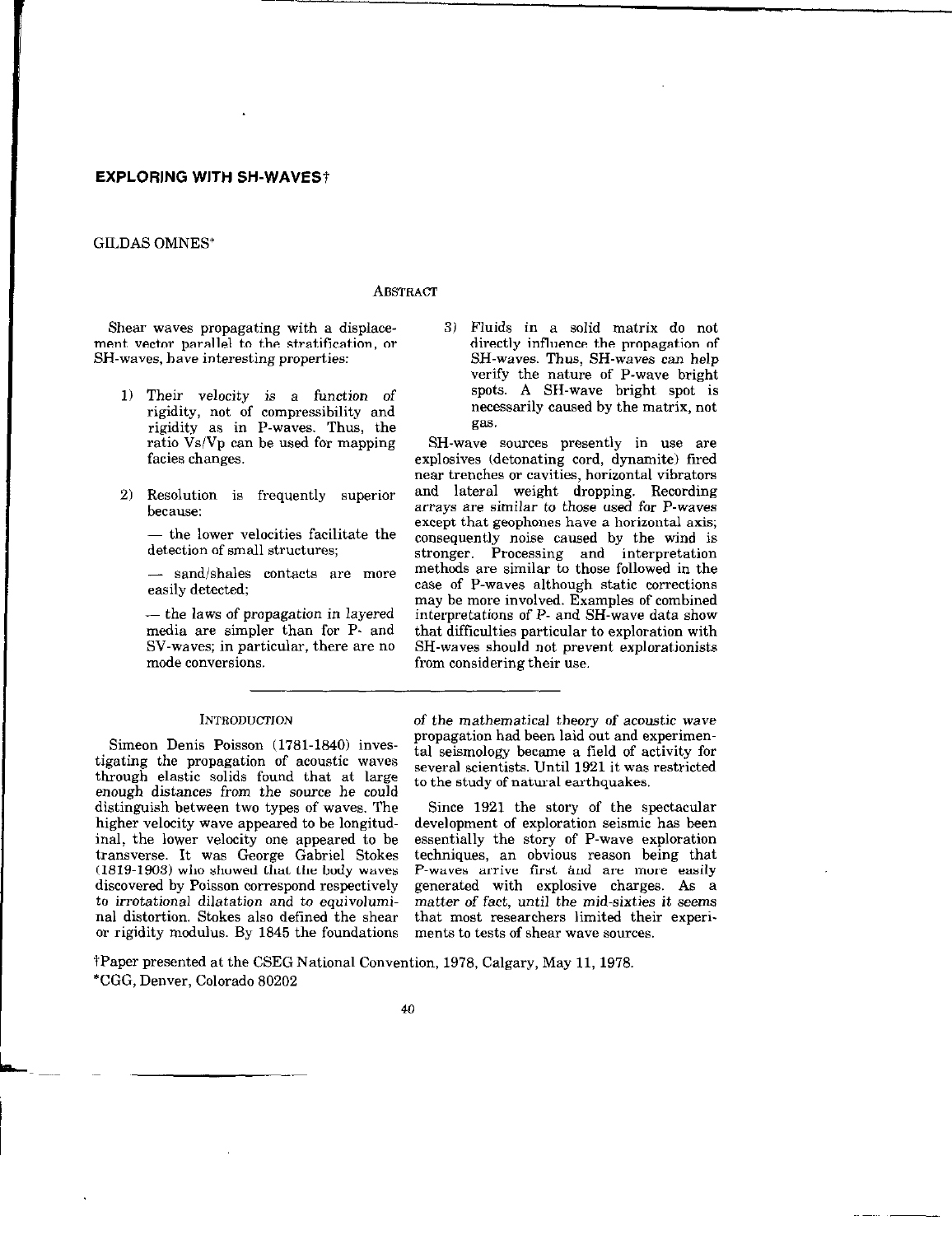#### EXPLORING WITH SH-WAVES 41

A SH reflection line was presented for the first time at a SEG Annual Meeting in 1966 and published in Geophysics in April 1968 (see "Shear Wave Recording Using Continuous Signal Methods," by Erickson, Miller and Waters).

Since, SH-waves profiles have been recorded in various countries. Several crews work exclusively with SH-waves in the Soviet Union. A number of sites have been surveyed in Western Europe and North America generally with both SH- and P-waves.

At this still relatively early stage of the introduction of SH-waves among seismic exploration techniques many geophysicists might ask: Why use SH-waves in exploration seismic? How can we generate and record SH-waves? Did we reach a stage where results are of a sufficient quality to be used profitably in interpretation work? These are the questions the present paper endeavors to answer in a succinct manner.

# WHY USE SHEAR WAVES?

The following equations express the velocities of P- and S-waves in a homogeneous isotropic medium as functions of two elastic constants and the density:

$$
V_p = \left(\frac{k + \frac{4}{3}\mu^{1/2}}{\rho}\right), \qquad V_s = \left(\frac{\mu}{\rho}\right)^{\frac{1}{2}};
$$

Vs, Vp: velocities of P- and S-waves in m/s;

k: incompressibility or bulk modulus in  $N/m^2$ ;

 $\mu$ : rigidity modulus (or Shear modulus) in  $N/m^2$ ;

 $\rho$ : density in kg/m<sup>3</sup>.

Thus,  $v_s/v_p = (-\frac{\mu}{\sqrt{2}})^2$ k + $\frac{4}{5}$ 

k is about 2.5 to  $3.0\mu$ , thus Vs/Vp is about 0.5 for most geological formations. It generally ranges from 0.3 to 0.7.

Considering these simple formulas, seven different kinds of improvements in the knowledge of the subsurface may be expected from the combined uses of SH-waves and P-waves in exploration:

1) The ratio  $Vs/Vp$  is affected by changes in the lithology: when calculated within a given interval between two reflections it can be expected to give indications about lateral facies changes. For example, an increase in the proportion of carbonates in a shaly series causes VslVp to rise because carbonate formations are more rigid.

Figure 1 illustrates statistical distributions of Vs and Vp versus density. The clustering of data points near the average curves is remarkable. The increase with density of both velocities shows the influence of cementation on density and the rigidity and bulk moduli. The curve Vs/Vp is steeper within the domain corresponding to sedimentary rocks, thus confirming the influence of facies on Vs/Vp.

The curve plotted in the upper part of the figure corresponds to Poisson's ratio which is a simple function of  $Vs/Vp$ . Poisson's ratio is the ratio of transverse strain over longitudinal strain in the case of an elastic solid under stress. For rocks it ranges from  $0.1$  -  $0.25$  for very rigid formations like some igneous rocks or well-cemented sandstones, to 0.45 0.49 for some shales and muds. Either Vs/Vp or Poisson's ratio may be used as indicator of facies change.

- 2) Fluids in a solid matrix have little infhence on Vs. On the contrary, the presence of a compressible fluid in a porous matrix lowers Vp. Thus, a SH-wave survey can help ascertain the cause of P-wave bright spots. A SH bright spot is necessarily caused by the matrix, not gas.
- 3) Jointing and fracturing can cause a considerable decrease of the macroscopic rigidity modulus. Thus shear waves can be expected to be the best surface geophysical method available for the detection of reservoirs due to fracturing. This is supported by borehole measurements (Morris, Grine and Arkfeld, 1964) showing that Vs decreases relatively more than Vp when fracturing is present.
- 4) SH-waves are much more strongly affected by the anisotropy of layered media than P-waves. Anisotropy is affected by the proportion of clay minerals in shales or sands and by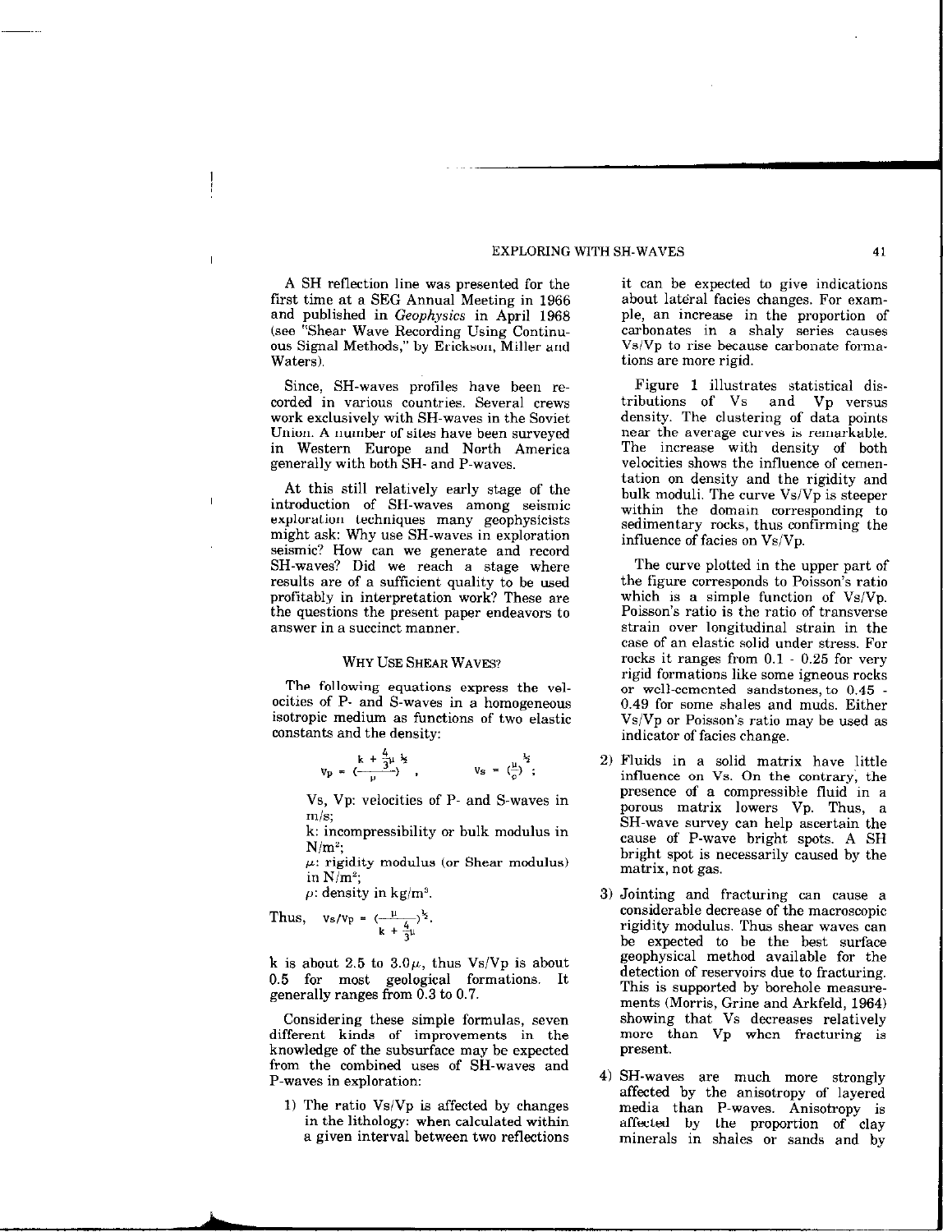GILDAS OMNES



Fig. 1. Velocity versus density for P- and S-waves in all types of rocks. (After M. Dobrin from data assembled by J.E. Nafe, curve Vs/Vp added.)

jointing in limestones and sandstones (Garotta et al, 1977).

- 5) A better resolution can be expected from SH-waves than from P-waves. Because Vs is generally about half of Vp, SH-waves are better adapted to the  $_{\rm study}$  of small amplitude structure Though the content of high frequency energy is lower than in the case of P-waves, the wavelength is shorter for SH-waves because a significant amount of SH-wave energy corresponds to frequencies of the upper half of the P-wave spectrum.
- 6) Horizontally polarized S-waves, or SHwaves, are generated for exploration purposes. In a horizontally layered medium, SH-waves are not affected by mode conversion as is the case for P- or SV-waves. Thus, SH-wave sections are generally simpler than P-wave sections.

71 The fact that SH-waves are polarized may be used for dip determinations in some structural studies. An anomalous dip in a layered series may be expected to cause a reduction of the reflection amplitude.

# GENERATING AND RECORDING SH-WAVES

Two types of sources have been used successfully in the field: explosive sources and mechanical surface sources.

The explosion of a spherical explosive charge is a center of expansion. Theoretically, in a solid homogeneous isotropic medium, a center of expansion radiates only P-waves (i.e., the rotational component of the displacement vector vanishes). Actually it seems that because completely homogeneous grounds do not exist, most underground explosions radiate some energy as shear waves.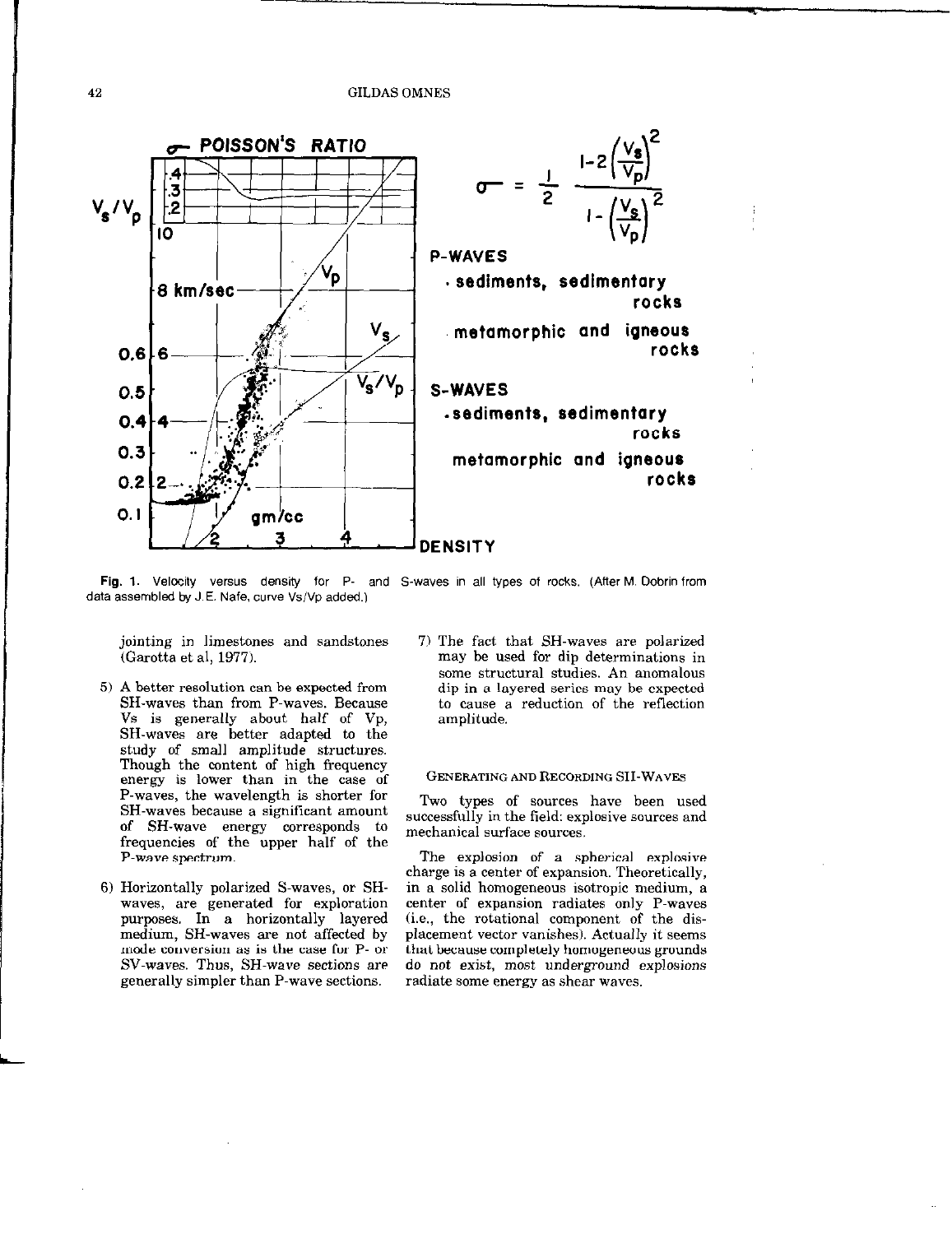### EXPLORING WITH SH-WAVES 43

Geyer and Martner (1969) report that "the SH motion is in some way correlatable with a marked velocity contrast". Travel time curves obtained in the Edwards limestone show that time intercepts of the P and SH curves are the same. Thus, both motions originate near the shot point and the explosion may be considered as their common source.

I

Hazelbroek (1966) considered the theoretical case of a finite line source in a homogeneous medium and found that it would generate shear waves and the more so if the Poisson ratio is higher. This is an interesting result because many near surface formations have relatively large Poisson ratios.

How can we increase the fraction of energy transmitted as SH-waves?

If on one side of a buried charge a long cave or trench is created, pressure waves caused by the explosion are absorbed to a certain point by the cave or trench. The explosion is not a spherical center of expansion anymore and horizontal shear waves are created by the unbalanced pressure on the side opposite to the cave or trench. If the trench or line of caves is located along the plane of symmetry of two line sources or two rows of point charges, the corresponding SH-wave signals received at a given station located on the trend have mirror image polarities, whereas the polarity of the P-wave signals is not reversed.

Figures 2 and 3 illustrate the principle\* of the generation of SH-waves with line sources in trenches (detonating cord) or rows of point



charges tdynamite) in shot holes. The use of detonating cord is by far more practical, the use of shot holes is of interest when the trench dug for the detonating cord would remain within a loose sandy soil.



Fig. 3. An Application of the Syslap\* Method: Generating SH-Waves with dynamite where Loose Overburden Prevents the Use of Detonating Fuse or Vibrators

When one of the two records obtained by firing the charges on both sides of the central trench or line of caves is subtracted from the other, the SH signals add up while the P



Fig. 2. Generating SH-waves with Detonating Fuse: The Syslap' Method

\*The SYSLAP method: Service and Trademark of CGG

Fig. 4. S-Waves: Detonating Fuse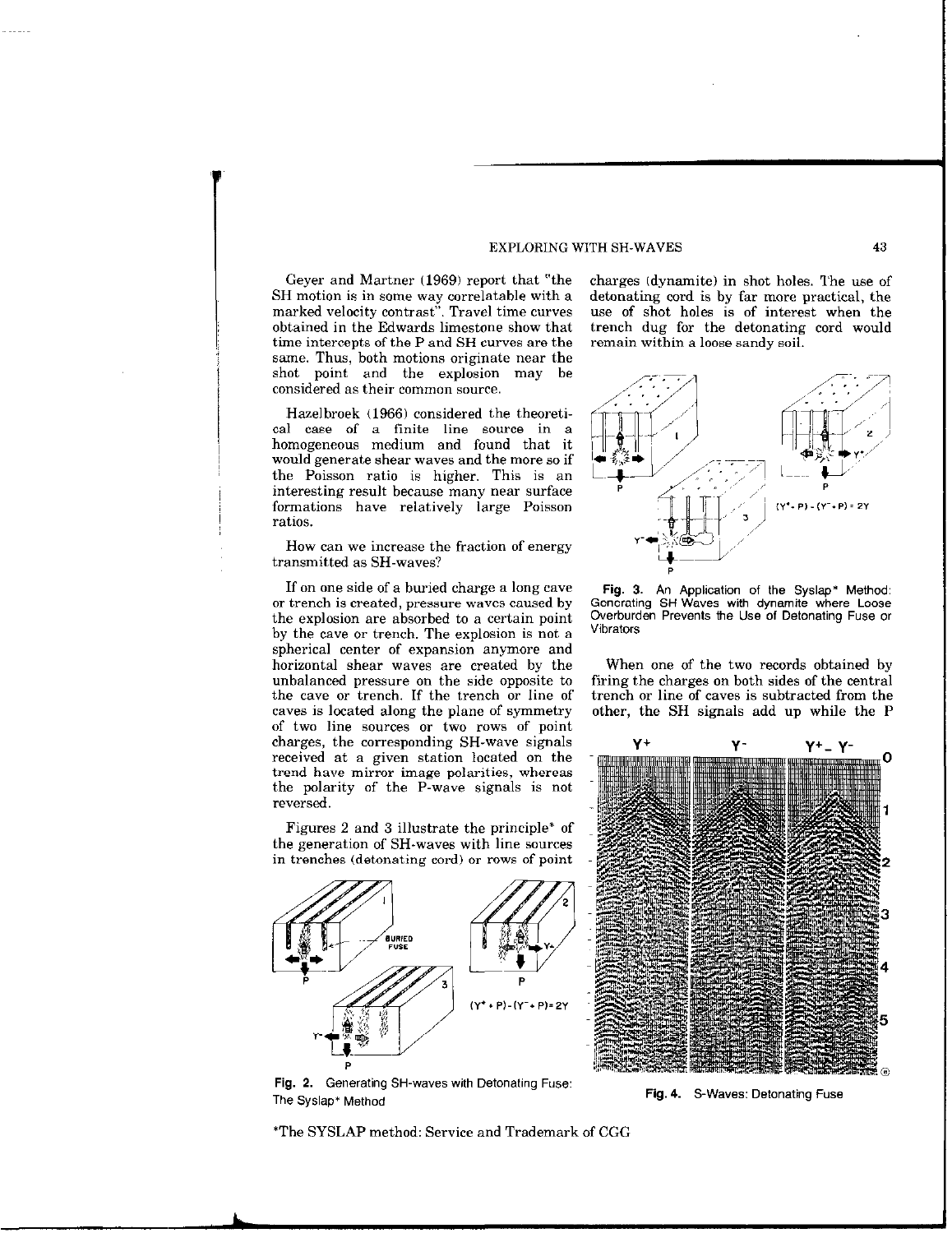46 GILDAS OMNES

- $(160 \text{ m})$ ;
- 3-4: Kimmeridgian: limy shales (150 m);
- 4-5: Lusitanian: limestone (270 ml.

The SH-wave section is shown on Fieure 7. It was obtained with a lateral weight dropping system or MARTHOR; 12 drops were stacked. The surface formation is sandy clayey soil. The corresponding P-wave section is presented on Figure 8. The source consisted of 50 meters of 200 grain per foot detonating cord in a single furrow 2.6 feet deep. In both eases the CMP coverage was 2400%. The SIGNET\* deconvolution procedure using the near field sauce signature was applied to both sections.

Both sections are of a good quality. The SH section is simpler in the upper part corresponding to two-way times of less than 800 ms on the P section. The use of a time Fig. 10. P-Waves Velocity Horizons scale divided by two for the SH-waves roughly reduces the comparison of the two sections to Correlations are displayed in Figure 11.<br>a comparison of depth sections. The dominant The SH time scale has been locally stretched wavelengths are shorter in the case of the SH section. **Section** section.

velocity analyses on two different horizons for ratios for the four stratigraphic intervals both P- and SH-waves. The definition of defined earlier. The ratios are in agreement both  $\tilde{P}$ - and SH-waves. The definition of defined earlier. The ratios are in agreement velocities is better for the P-waves but the with known lithology (Molotova and Vasvelocities is better for the P-waves but the presence of peg-leg multiples is noticeable sil'ev, 1960). The sections being of a good while SH results are free of them.



\*Service and Trademark of CGG



The SH time scale has been locally stretched<br>or compressed in order to obtain equal

**Figures 9 and 10 show the results of Figure 12 shows the**  $\gamma_T = Tp/Ts = Vs/Vp$  locity analyses on two different horizons for ratios for the four stratigraphic intervals quality, the accuracy of the  $\gamma_r$  ratios may be considered as better than 5% for the thinnest that the correlations of the P and SH events result from an interpretative work.

> l-2: Lower Cretaceous: VsiVp rises from 0.50 to about 0.55 at the northern end of the line. The Lower Cretaceous is actually the most interesting stratigraphic interval in the area. Its lower part, the Cenomanian shales and sands, overlies an erosion surface at the top of the Portlandian. Some sandstone bodies interpreted as sand bars parallel to ancient shorlines contain oil about 30 miles east of the seismic line. Other sandstone bodies about 20 meters higher, thought to be fills of an ancient hydrographic network, also<br>contain oil in the same contain Chateaurenard field. It might thus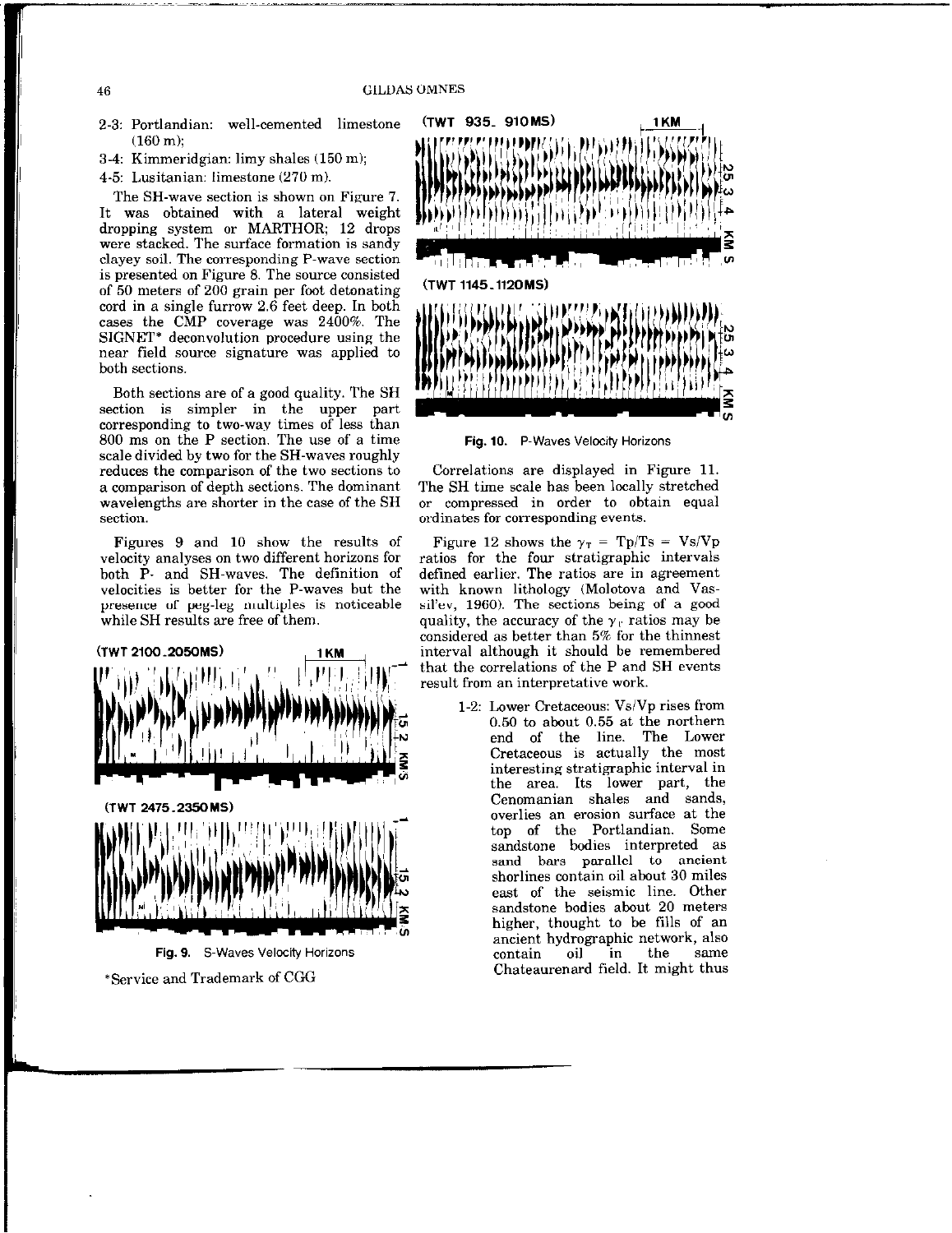

be thought that it would be interesting to detect lateral variations in the proportion of<br>sandstones in the Lower sandstones in Cretaceous. The higher values of VsiVp at the northern end could thus be of interest.

2-3: Portlandian: Vs/Vp is higher than 0.5 and reaches 0.6 in agreement with the nature of the wellcemented limestone. The relatively strong lateral variations might reflect the effect of karstic erosion at the top.

### EXPLORING WITH SH-WAVES 47

- lower, ranging from 0.41 to 0.49 in good agreement with the shaly nature of the stratigraphic interval.
- 4-5: Lusitanian: Vs/Vp is almost constant ranging from 0.46 to 0.52. Thus  $Vs/Vp$  is on the average lower than in the case of the Portlandian. As a matter of fact, the Lusitanian limestone is not as well cemented as the Portlandian limestone.

The dots plotted on Figure 12 correspond to  $\gamma_V = \text{Vs/Vp}$  ratios calculated on the basis of the results of velocity analyses. It may be observed that they are generally higher than the ratios  $\gamma_T = Vs/Vp = Tp/Ts$ . Tp/T correspond to vertical raypaths while the RMS velocities determined through velocity analyses reflect the horizontal components of the raypaths. Thus the discrepancy between the two ratios,  $\gamma_V$  and  $\gamma_T$ , increases with anisotropy. As a matter of fact, it is found that anisotropy is much more important for SH-waves than for P-waves, Garotta et al (1977). In this particular case the differences between  $\gamma_{\rm T}$  and  $\gamma_{\rm V}$  are especially important in the case of the shaly Kimmeridgian. Shales are generally more anisotropic than limestones or sandstones.

The next three figures are documents resulting from a survey carried out in Oklahoma on the East Shelf of the Anadarko Basin. Surface formations are terrace deposits, loess and Permian red beds. For both



Fig. 12.  $\gamma$  Ratios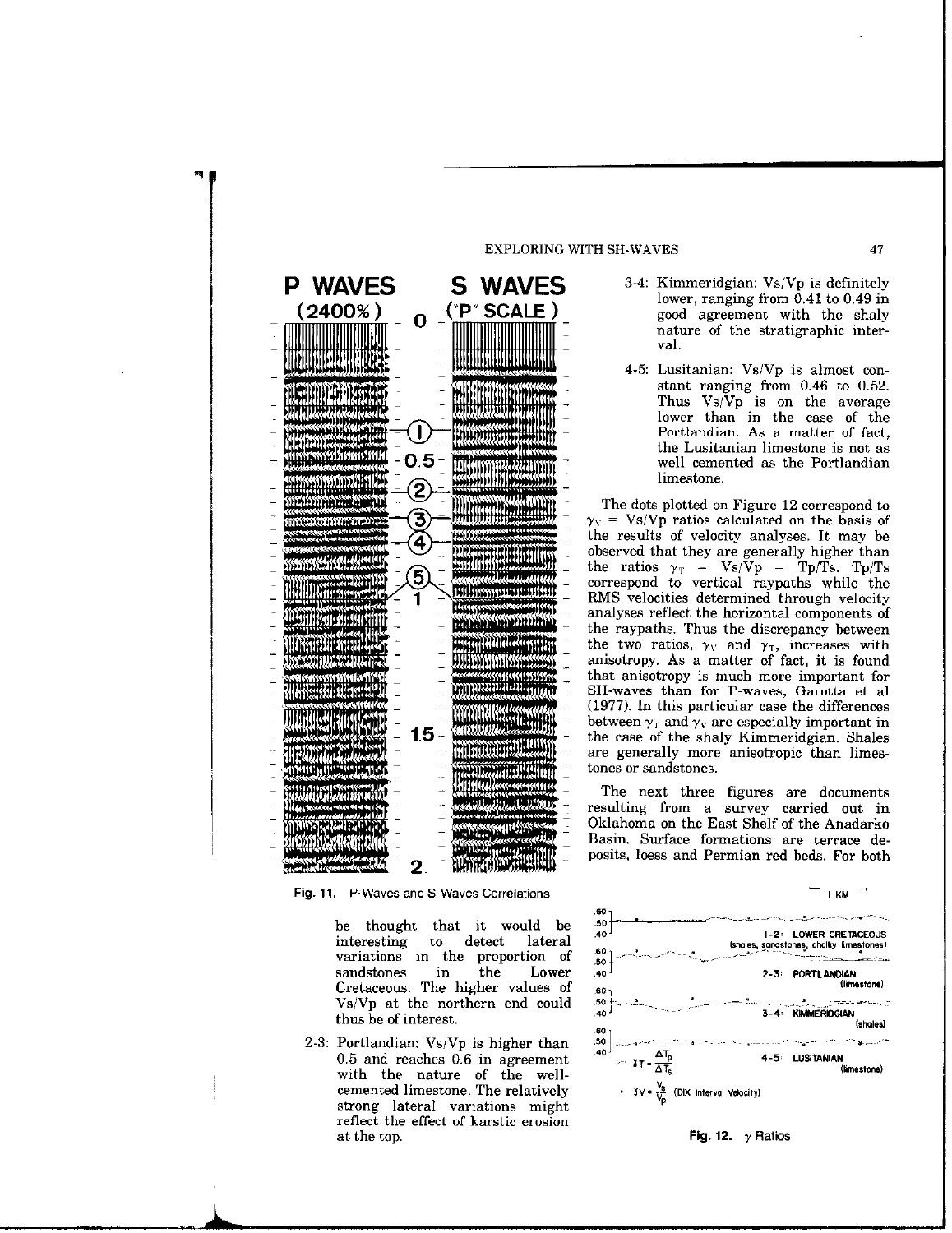the SH- and the P-waves, the source was a 220 foot strand of 200 grain per foot detonating cord. The SYSLAP method was used (see Figure 2). The three strands were buried in furrows three feet apart. The array was the same for the SH- and the P-waves: symmetrical split spread, 48 traces, 220 feet between traces, 2400% coverage.

The lowest sedimentary horizons of interest are about 10,000 feet deep. The Permian and Pennsylvanian systems comprise shales, sandstones and limestones. The proportion of carbonate is higher in the Mississippian.

Figures 13 and 14 are respectively corresponding fragments of the SH and P final deconvolved sections. They are both of a good quality though events have more character on the P-wave section because the frequency band is broader. At the middle of the lower part of both figures a structure may be observed. It is interpreted as a porous dolomite body ("dolomite pod") within the Hunton more compact carbonates. The top of the structure is at 1800 ms on the P-wave section. The top of the Mississippian is at 1600 ms.





Fig. 13. SH-Wave Section: Feature Interpreted as a Dolomite Pod in the Hunton

Though these sections are not the results of preserved amplitude processing, a shadow effect is observed under the structure. It is actually much more pronounced on the SH section. It might appear abnormal to have a "dim spot" more pronounced on a SH section than on the corresponding P section. In the present case, it is considered that the SH "dim spot" is most probably due to the relatively reduced rigidity modulus of the dolomitic

body. This is sustained by a decrease of the  $Vs/Vp$  ratio. The decrease of the rigidity modulus could be explained by the presence of numerous joints enlarged by dissolution phenomena which could have taken place during the pre-Woodford erosion.

Figure 15 illustrates correlations between lithology and the ratio Vs/Vp in the case of three stratigraphic intervals. A Permian interval comprising sandstones and anhydrite is characterized by an almost constant and relatively high VsiVp ratio of 0.60. A Missourian interval comprised of shales and sandstones is characterized by a lower and more variable VsiVp ratio ranging from 0.38



Fig. 14. P-Wave Section: Feature Interpreted as a Dolomite Pod in the Hunton



Fig. 15. East Shelf Anadarko Basin: Lithology and the  $\bar{Vs}/Vp = Tp/Ts$  Ratios

to 0.50. A Lower Pennsylvanian interval comprised of shales, sandstones and limestones shows a  $Vs/Vp$  ratio decreasing almost regularly from about 0.63 to about 0.45 when going basinward from one end of